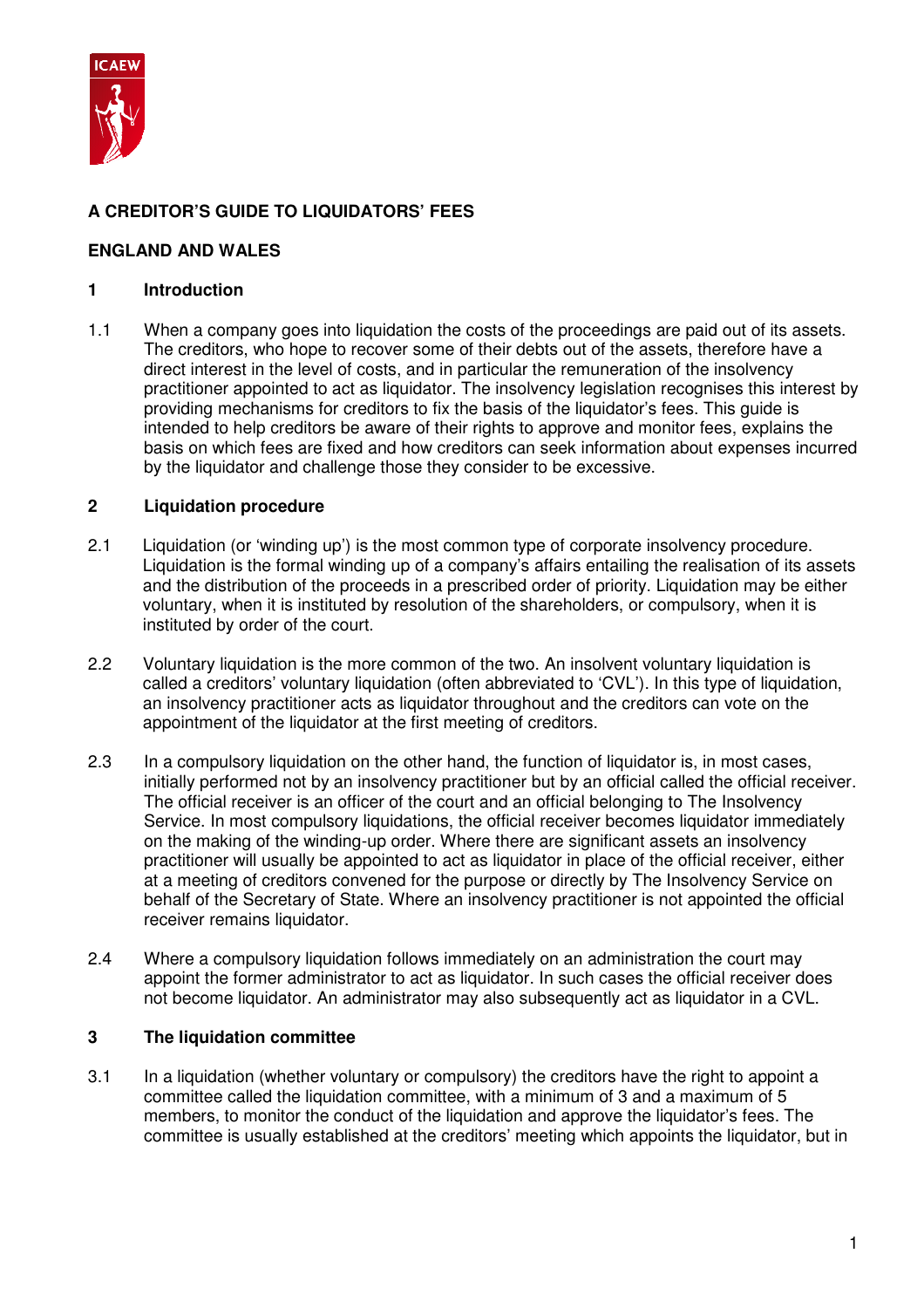cases where a liquidation follows immediately on an administration any committee established for the purposes of the administration will continue in being as the liquidation committee.

3.2 The liquidator must call the first meeting of the committee within 6 weeks of its establishment (or his appointment if that is later), and subsequent meetings must be held either at specified dates agreed by the committee, or when requested by a member of the committee, or when the liquidator decides he needs to hold one. The liquidator is required to report to the committee at least every 6 months on the progress of the liquidation, unless the committee directs otherwise. This provides an opportunity for the committee to monitor and discuss the progress of the insolvency and the level of the liquidator's fees.

### **4 Fixing the liquidator's remuneration**

- 4.1 The basis for fixing the liquidator's remuneration is set out in Rules 4.127 4.127B of the Insolvency Rules 1986. The Rules state that the remuneration shall be fixed:
	- as a percentage of the value of the assets which are realised or distributed or both,
	- by reference to the time properly given by the liquidator and his staff in attending to matters arising in the liquidation, or
	- as a set amount.

Any combination of these bases may be used to fix the remuneration, and different bases may be used for different things done by the liquidator. Where the remuneration is fixed as a percentage, different percentages may be used for different things done by the liquidator.

It is for the liquidation committee (if there is one) to determine on which of these bases, or combination of bases, the remuneration is to be fixed. Where it is fixed as a percentage, it is for the committee to determine the percentage or percentages to be applied. Rule 4.127 says that in arriving at its decision the committee shall have regard to the following matters:

- the complexity (or otherwise) of the case;
- any responsibility of an exceptional kind or degree which falls on the liquidator in connection with the insolvency;
- the effectiveness with which the liquidator appears to be carrying out, or to have carried out, his duties;
- the value and nature of the assets which the liquidator has to deal with.
- 4.2 If there is no liquidation committee, or the committee does not make the requisite determination, the liquidator's remuneration may be fixed by a resolution of a meeting of creditors. The creditors take account of the same matters as apply in the case of the committee. A resolution specifying the terms on which the liquidator is to be remunerated may be taken at the meeting which appoints the liquidator.
- 4.3 If the remuneration is not fixed as above, it will be fixed in one of the following ways. In a CVL, it will be fixed by the court on application by the liquidator, but the liquidator may not make such an application unless he has first tried to get his remuneration fixed by the committee or creditors as described above, and in any case not later than 18 months after his appointment. In a compulsory liquidation, it will be in accordance with a scale set out in the Rules.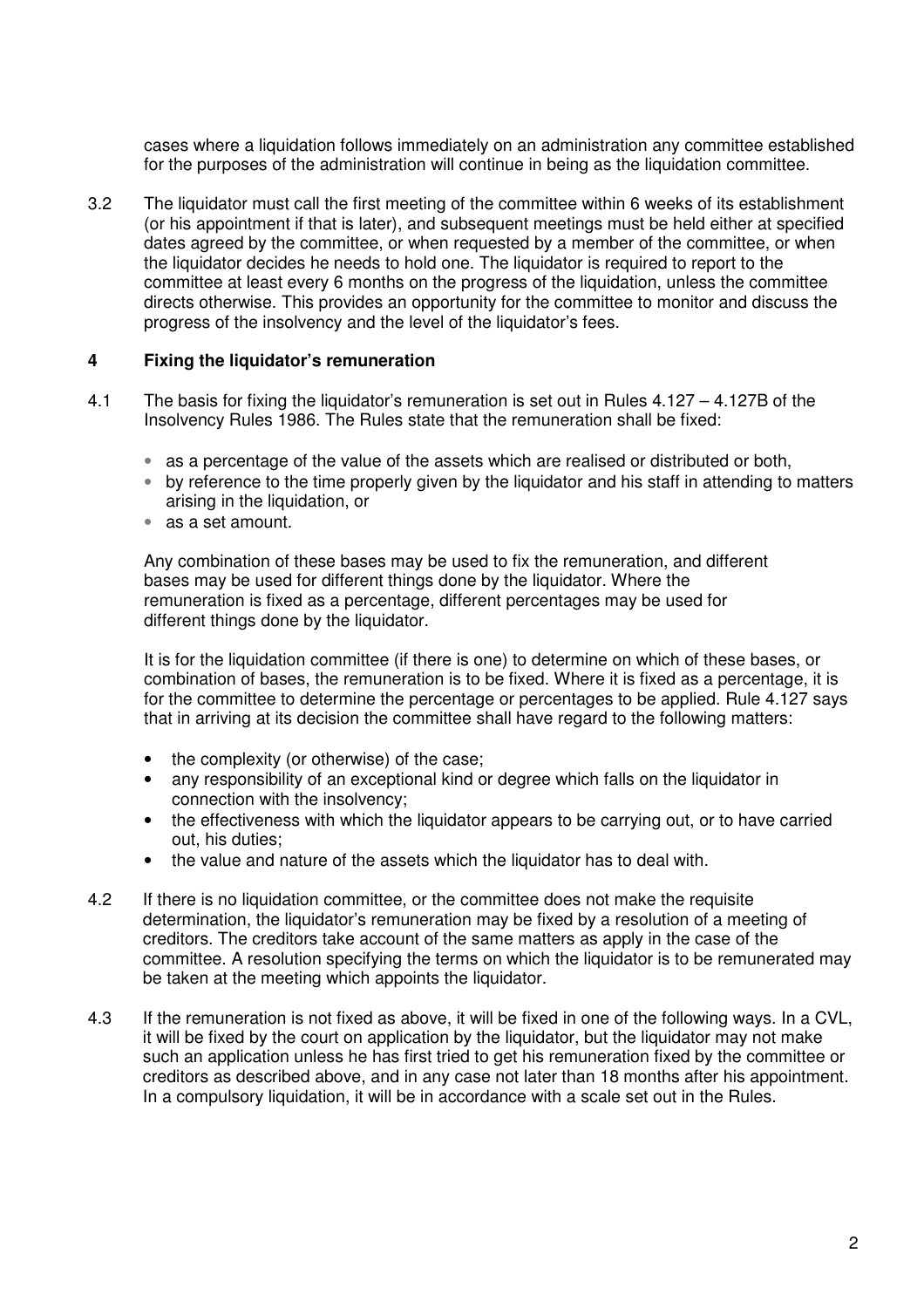4.4 Where the liquidation follows directly on from an administration in which the liquidator had acted as administrator, the basis of remuneration fixed in the administration continues to apply in the liquidation (subject to paragraph 8 below).

### **5. Review of remuneration**

Where there has been a material and substantial change in circumstances since the basis of the liquidator's remuneration was fixed, the liquidator may request that it be changed. The request must be made to the same body as initially approved the remuneration, and the same rules apply as to the original approval.

## **6 What information should be provided by the liquidator?**

### **6.1 When seeking remuneration approval**

- 6.1.1 When seeking agreement to his fees the liquidator should provide sufficient supporting information to enable the committee or the creditors to form a judgement as to whether the proposed fee is reasonable having regard to all the circumstances of the case. The nature and extent of the supporting information which should be provided will depend on:
	- the nature of the approval being sought;
	- the stage during the administration of the case at which it is being sought; and
	- the size and complexity of the case.
- 6.1.2 Where, at any creditors' or committee meeting, the liquidator seeks agreement to the terms on which he is to be remunerated, he should provide the meeting with details of the charge-out rates of all grades of staff, including principals, which are likely to be involved on the case.
- 6.1.3 Where the liquidator seeks agreement to his fees during the course of the liquidation, he should always provide an up to date receipts and payments account. Where the proposed fee is based on time costs the liquidator should disclose to the committee or the creditors the time spent and the charge-out value in the particular case, together with, where appropriate, such additional information as may reasonably be required having regard to the size and complexity of the case. The additional information should comprise a sufficient explanation of what the liquidator has achieved and how it was achieved to enable the value of the exercise to be assessed (whilst recognising that the liquidator must fulfil certain statutory obligations that might be seen to bring no added value for creditors) and to establish that the time has been properly spent on the case. That assessment will need to be made having regard to the time spent and the rates at which that time was charged, bearing in mind the factors set out in paragraph 4.1 above. To enable this assessment to be carried out it may be necessary for the liquidator to provide an analysis of the time spent on the case by type of activity and grade of staff. The degree of detail will depend on the circumstances of the case, but it will be helpful to be aware of the professional guidance which has been given to insolvency practitioners on this subject. The guidance suggests the following areas of activity as a basis for the analysis of time spent:
	- Administration and planning
	- Investigations
	- Realisation of assets
	- Trading
	- Creditors
	- Any other case-specific matters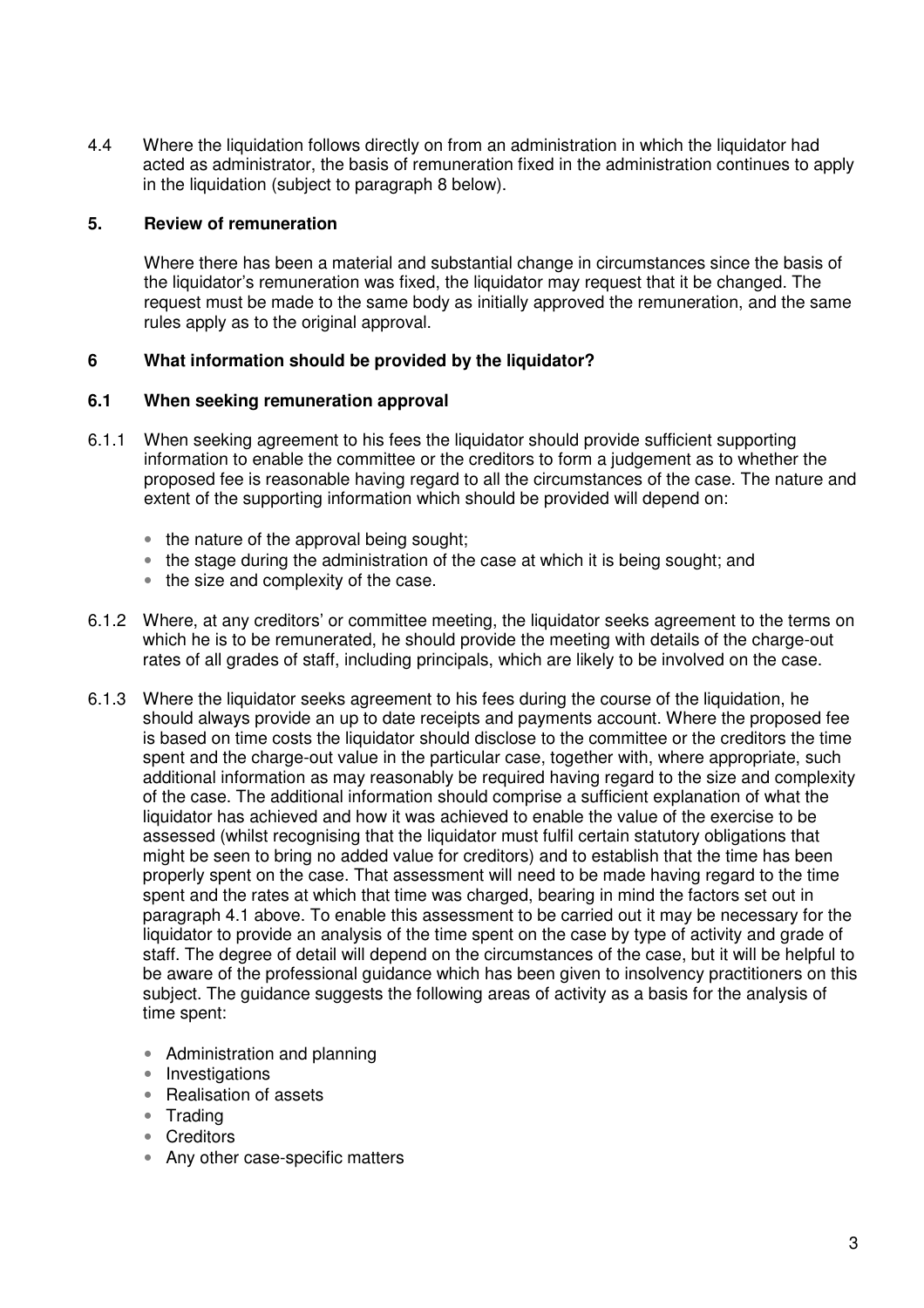The following categories are suggested as a basis for analysis by grade of staff:

- Partner
- Manager
- Other senior professionals
- Assistants and support staff

The explanation of what has been done can be expected to include an outline of the nature of the assignment and the liquidator's own initial assessment, including the anticipated return to creditors. To the extent applicable it should also explain:

- Any significant aspects of the case, particularly those that affect the amount of time spent.
- The reasons for subsequent changes in strategy.
- Any comments on any figures in the summary of time spent accompanying the request the liquidator wishes to make.
- The steps taken to establish the views of creditors, particularly in relation to agreeing the strategy for the assignment, budgeting, time recording, fee drawing or fee agreement.
- Any existing agreement about fees.
- Details of how other professionals, including subcontractors, were chosen, how they were contracted to be paid, and what steps have been taken to review their fees.

It should be borne in mind that the degree of analysis and form of presentation should be proportionate to the size and complexity of the case. In smaller cases not all categories of activity will always be relevant, whilst further analysis may be necessary in larger cases.

6.1.4 Where the fee is charged on a percentage basis the liquidator should provide details of any work which has been or is intended to be sub-contracted out which would normally be undertaken directly by a liquidator or his staff.

## **6.2 After remuneration approval**

 Where a resolution fixing the basis of fees is passed at any creditors' meeting held before he has substantially completed his functions, the liquidator should notify the creditors of the details of the resolution in his next report or circular to them. When subsequently reporting to creditors on the progress of the liquidation, or submitting his final report, he should specify the amount of remuneration he has drawn in accordance with the resolution (see further paragraph 7.1 below). Where the fee is based on time costs he should also provide details of the time spent and charge-out value to date and any material changes in the rates charged for the various grades since the resolution was first passed. He should also provide such additional information as may be required in accordance with the principles set out in paragraph 6.1.3. Where the fee is charged on a percentage basis the liquidator should provide the details set out in paragraph 6.1.4 above regarding work which has been sub-contracted out.

### **6.3 Disbursements and other expenses**

There is no statutory requirement for the committee or the creditors to approve the drawing of expenses or disbursements, but there is provision for the creditors to challenge them, as described below. Professional guidance issued to insolvency practitioners requires that, where the liquidator proposes to recover costs which, whilst being in the nature of expenses or disbursements, may include an element of shared or allocated costs (such as room hire,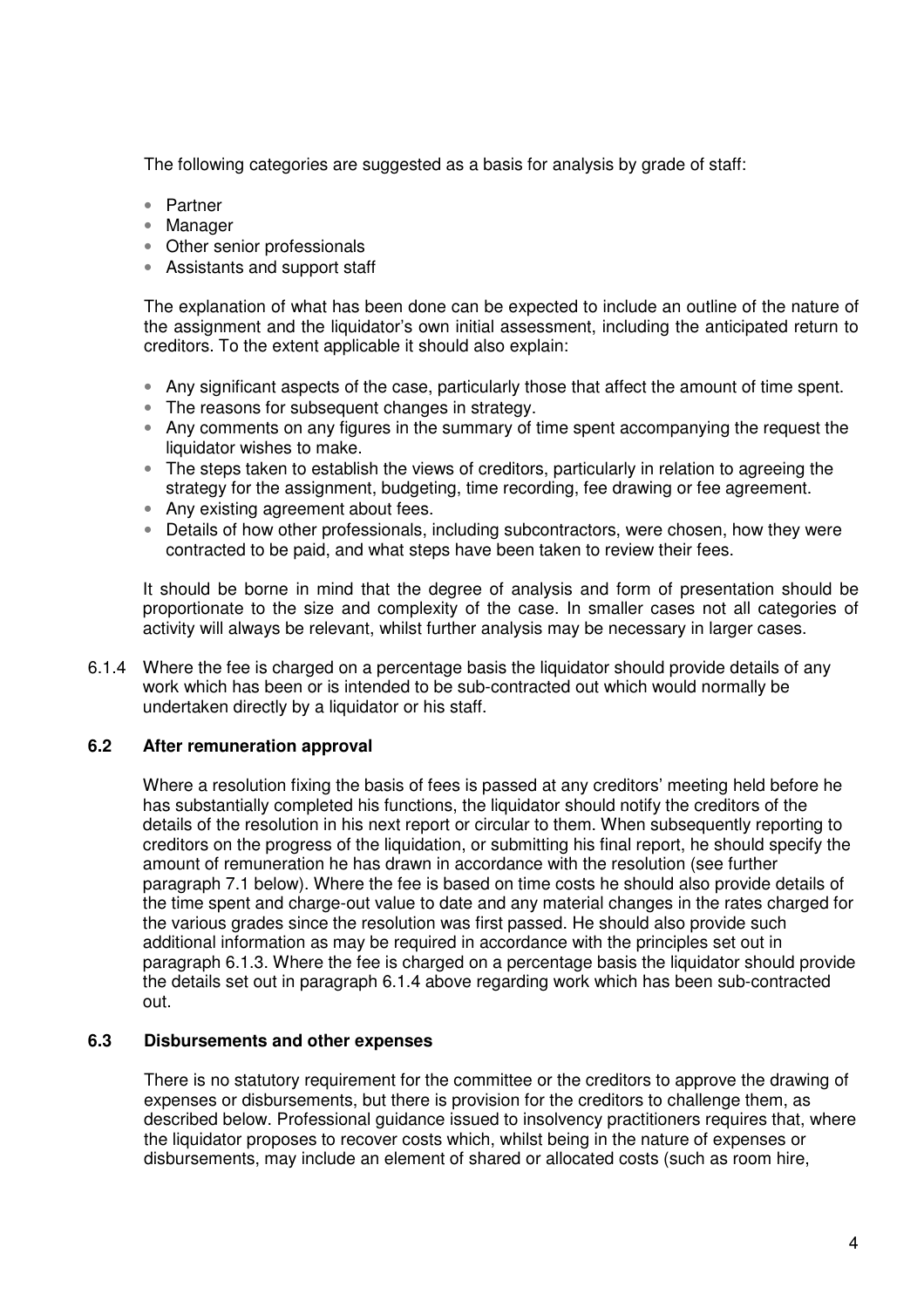document storage or communication facilities provided by the liquidator's own firm), they must be disclosed and be authorised by those responsible for approving his remuneration. Such expenses must be directly incurred on the case and subject to a reasonable method of calculation and allocation.

## **6.4 Realisations for secured creditors**

Where the liquidator realises an asset on behalf of a secured creditor and receives remuneration out of the proceeds (see paragraph 11.1 below), he should disclose the amount of that remuneration to the committee (if there is one), to any meeting of creditors convened for the purpose of determining his fees, and in any reports he sends to creditors.

## **7. Progress reports and requests for further information**

- 7.1 The liquidator is required to send annual progress reports to creditors. The reports must include:
	- details of the basis fixed for the remuneration of the liquidator (or if not fixed at the date of the report, the steps taken during the period of the report to fix it);
	- if the basis has been fixed, the remuneration charged during the period of the report, irrespective of whether it was actually paid during that period (except where it is fixed as a set amount, in which case it may be shown as that amount without any apportionment for the period of the report);
	- if the report is the first to be made after the basis has been fixed, the remuneration charged during the periods covered by the previous reports, together with a description of the work done during those periods, irrespective of whether payment was actually made during the period of the report;
	- a statement of the expenses incurred by the liquidator during the period of the report, irrespective of whether payment was actually made during that period;
	- a statement of the creditors' rights to request further information, as explained in paragraph 7.2, and their right to challenge the liquidator's remuneration and expenses.
- 7.2 Within 21 days of receipt of a progress report (or 7 business days where the report has been prepared for the purposes of a meeting to receive the liquidator's resignation) a creditor may request the liquidator to provide further information about the remuneration and expenses set out in the report. A request must be in writing, and may be made either by a secured creditor, or by an unsecured creditor with the concurrence of at least 5% in value of unsecured creditors (including himself) or the permission of the court.
- 7.3 The liquidator must provide the requested information within 14 days, unless he considers that:
	- the time and cost involved in preparing the information would be excessive, or
	- disclosure would be prejudicial to the conduct of the liquidation or might be expected to lead to violence against any person, or
	- the liquidator is subject to an obligation of confidentiality in relation to the information requested,

in which case he must give the reasons for not providing the information.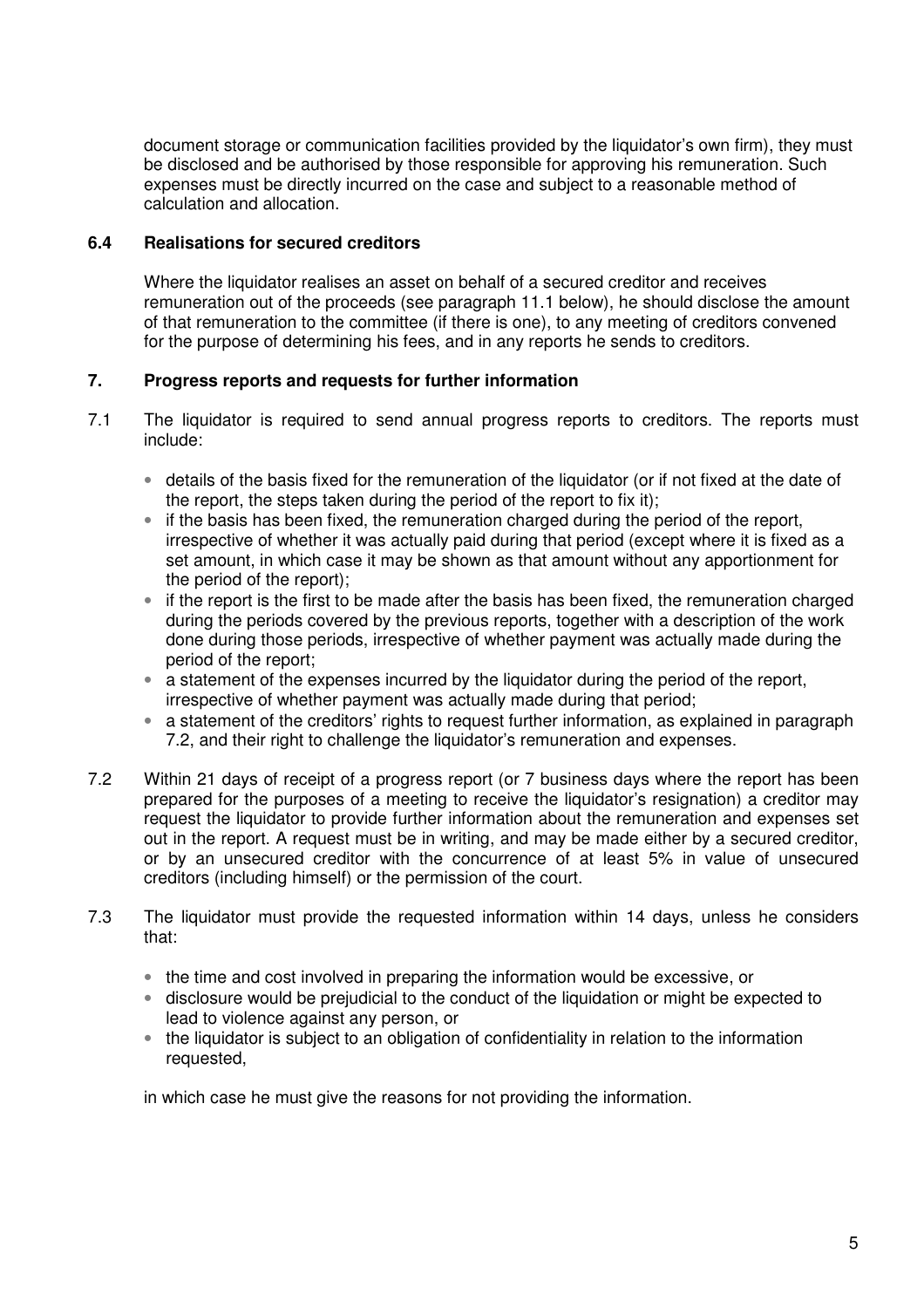Any creditor may apply to the court within 21 days of the liquidator's refusal to provide the requested information, or the expiry of the 14 days time limit for the provision of the information.

#### **8. Provision of information – additional requirements**

The liquidator must provide certain information about the time spent on the case, free of charge, upon request by any creditor, director or shareholder of the company.

The information which must be provided is –

- the total number of hours spent on the case by the liquidator or staff assigned to the case;
- for each grade of staff, the average hourly rate at which they are charged out;
- the number of hours spent by each grade of staff in the relevant period.

The period for which the information must be provided is the period from appointment to the end of the most recent period of six months reckoned from the date of the liquidator's appointment, or where he has vacated office, the date that he vacated office.

The information must be provided within 28 days of receipt of the request by the liquidator, and requests must be made within two years from vacation of office.

#### **9 What if a creditor is dissatisfied?**

- 9.1 Except in cases where there is a liquidation committee it is the creditors as a body who have authority to approve the liquidator's fees. To enable them to carry out this function they may require the liquidator to call a creditors' meeting. In order to do this at least ten per cent in value of the creditors must concur with the request, which must be made to the liquidator in writing
- 9.2 If a creditor believes that the liquidator's remuneration is too high, the basis is inappropriate, or the expenses incurred by the liquidator are in all the circumstances excessive he may, provided certain conditions are met, apply to the court.
- 9.3 Application may be made to the court by any secured creditor, or by any unsecured creditor provided at least 10 per cent in value of unsecured creditors (including himself) agree, or he has the permission of the court. Any such application must be made within 8 weeks of the applicant receiving the liquidator's progress report in which the charging of the remuneration or incurring of the expenses in question is first reported (see paragraph 7.1 above). If the court does not dismiss the application (which it may if it considers that insufficient cause is shown) the applicant must give the liquidator a copy of the application and supporting evidence at least 14 days before the hearing.
- 9.4 If the court considers the application well founded, it may order that the remuneration be reduced, the basis be changed, or the expenses be disallowed or repaid. Unless the court orders otherwise, the costs of the application must by paid by the applicant and not out of the assets of the insolvent company.

#### **10. What if the liquidator is dissatisfied?**

 If the liquidator considers that the remuneration fixed by the liquidation committee, or in the preceding administration, is insufficient or that the basis used to fix it is inappropriate he may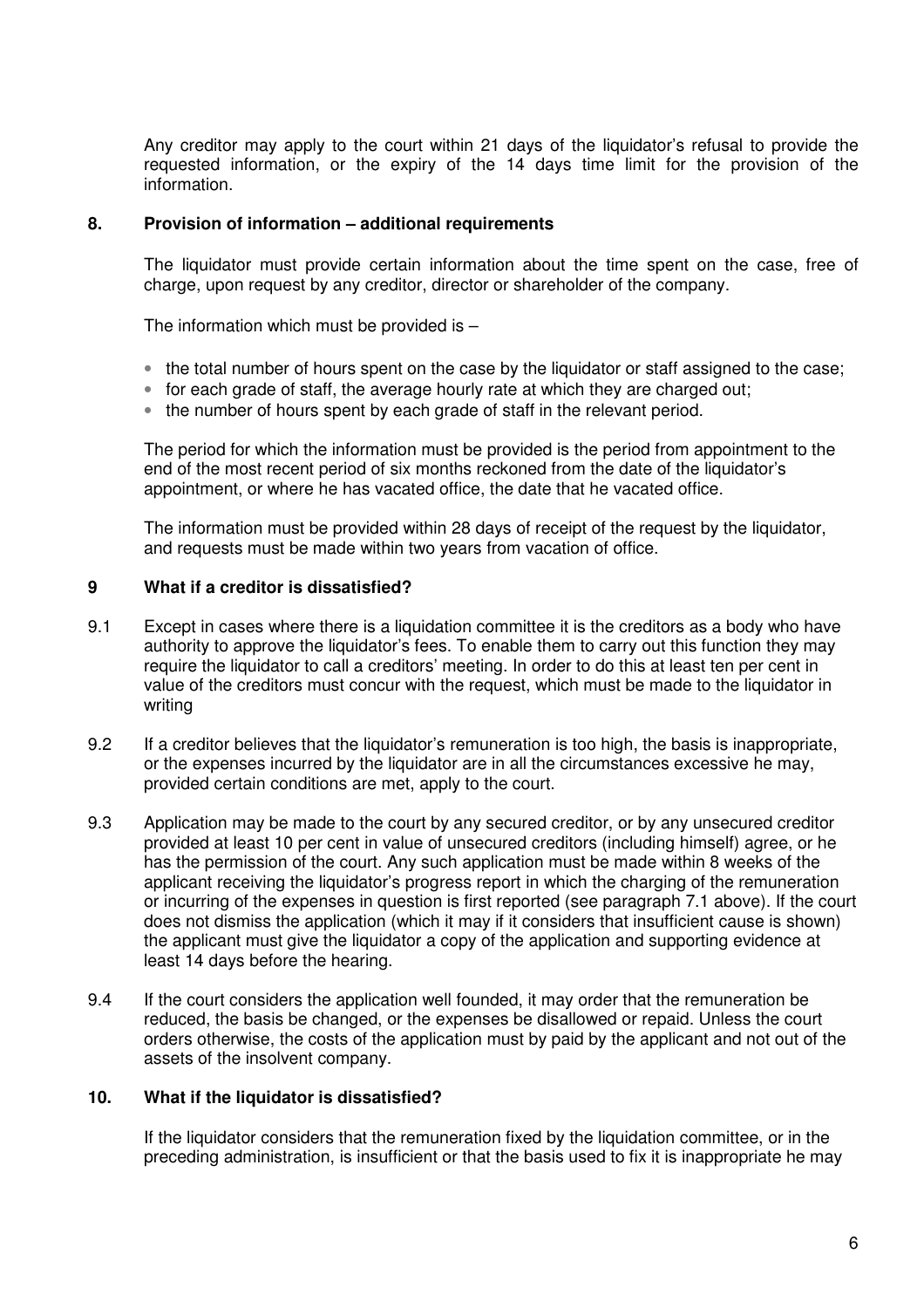request that the amount or rate be increased, or the basis changed, by resolution of the creditors. If he considers that the remuneration fixed by the liquidation committee, the creditors, in the preceding administration or in accordance with the statutory scale is insufficient, or that the basis used to fix it is inappropriate, he may apply to the court for the amount or rate to be increased or the basis changed. If he decides to apply to the court he must give at least 14 days' notice to the members of the committee and the committee may nominate one or more of its members to appear or be represented at the court hearing. If there is no committee, the liquidator's notice of his application must be sent to such of the creditors as the court may direct, and they may nominate one or more of their number to appear or be represented. The court may order the costs to be paid out of the assets.

#### **11 Other matters relating to remuneration**

- 11.1 Where the liquidator realises assets on behalf of a secured creditor he is entitled to be remunerated out of the proceeds of sale in accordance with a scale set out in the Rules. Usually, however, the liquidator will agree the basis of his fee for dealing with charged assets with the secured creditor concerned.
- 11.2 Where two (or more) joint liquidators are appointed it is for them to agree between themselves how the remuneration payable should be apportioned. Any dispute between them may be referred to the court, the committee or a meeting of creditors.
- 11.3 If the appointed liquidator is a solicitor and employs his own firm to act in the insolvency, profit costs may not be paid unless authorised by the committee, the creditors or the court.
- 11.4 If a new liquidator is appointed in place of another, any determination, resolution or court order which was in effect immediately before the replacement continues to have effect in relation to the remuneration of the new liquidator until a further determination, resolution or court order is made.
- 11.5 Where the basis of the remuneration is a set amount, and the liquidator ceases to act before the time has elapsed or the work has been completed for which the amount was set, application may be made for a determination of the amount that should be paid to the outgoing liquidator. The application must be made to the same body as approved the remuneration. Where the outgoing liquidator and the incoming liquidator are from the same firm, they will usually agree the apportionment between them.
- 11.6 There may also be occasions when creditors will agree to make funds available themselves to pay for the liquidator to carry out tasks which cannot be paid for out of the assets, either because they are deficient or because it is uncertain whether the work undertaken will result in any benefit to creditors. Arrangements of this kind are sometimes made to fund litigation or investigations into the affairs of the insolvent company. Any arrangements of this nature will be a matter for agreement between the liquidator and the creditors concerned and will not be subject to the statutory rules relating to remuneration.

## **12. Effective date**

This guide applies where a company –

- goes into liquidation on a winding-up resolution passed on or after 6 April 2010;
- goes into voluntary liquidation immediately following an administration on or after 6 April 2010, except where the preceding administration began before that date;